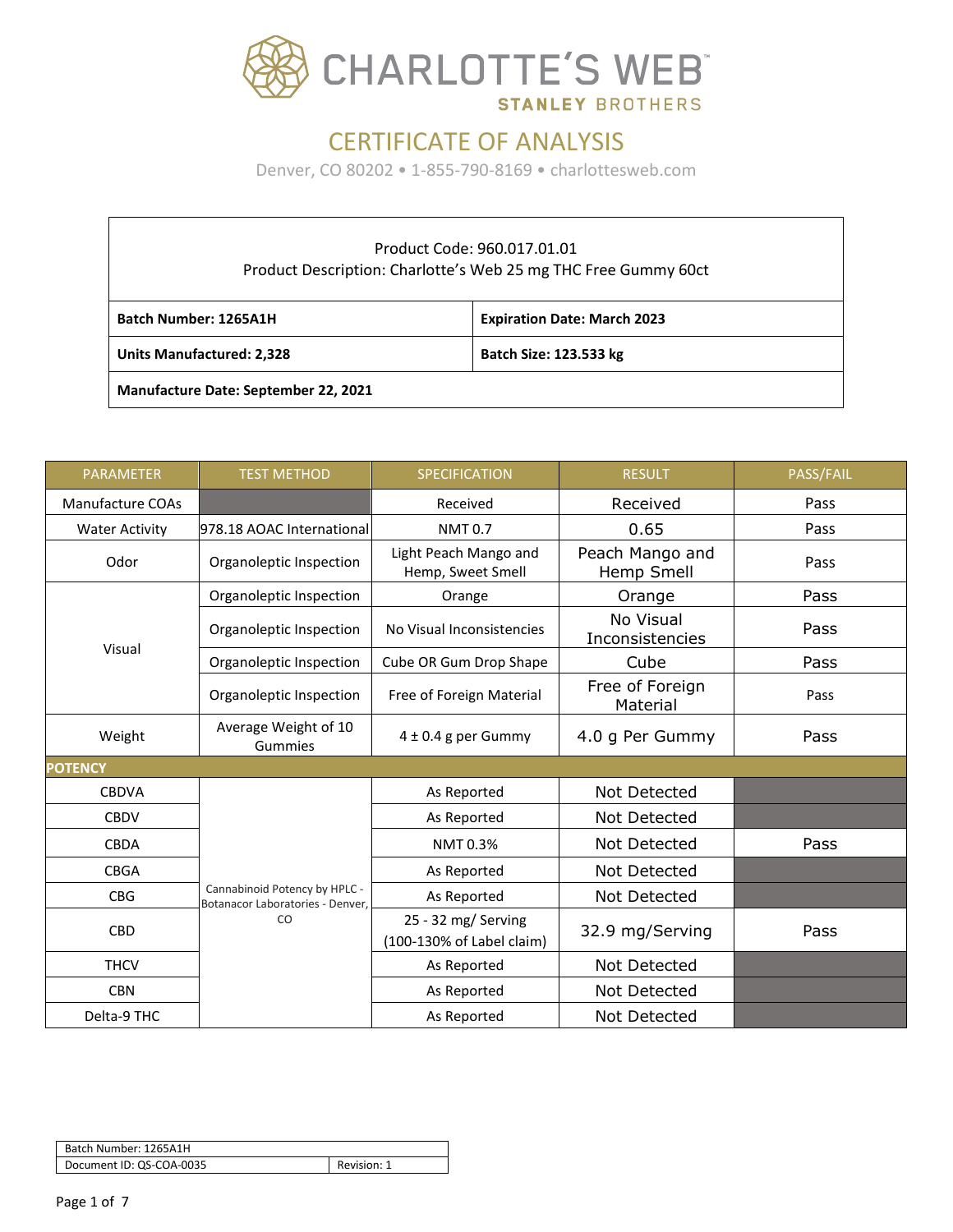

| <b>PARAMETER</b>                          | <b>TEST METHOD</b>                                                      | SPECIFICATION             | <b>RESULT</b> | <b>PASS/FAIL</b> |  |
|-------------------------------------------|-------------------------------------------------------------------------|---------------------------|---------------|------------------|--|
| <b>POTENCY</b>                            |                                                                         |                           |               |                  |  |
| THCA (THCA-A)                             |                                                                         | As Reported               | Not Detected  |                  |  |
| <b>Total Delta-9</b><br>THC + THCA        | Cannabinoid Potency by HPLC -<br>Botanacor Laboratories - Denver,<br>CO | NMT 0.01%                 | Not Detected  | Pass             |  |
| <b>CBC</b>                                |                                                                         | As Reported               | Not Detected  |                  |  |
| <b>Total Delta-9 THC</b><br>per Container | Calculation                                                             | As Reported               | Not Detected  |                  |  |
| <b>Total Delta-9 THC</b><br>per Serving   | Calculation                                                             | As Reported               | Not Detected  |                  |  |
| <b>MICROBIAL</b>                          |                                                                         |                           |               |                  |  |
| Salmonella spp.                           | AOAC-RI 121501 - Eurofins<br>Microbiology - Lafayette, CO               | Absent in 25 g            | Absent in 25g | Pass             |  |
| Escherichia coli                          | AOAC 991.14 - Eurofins<br>Microbiology - Lafayette, CO                  | $<$ 10 CFU/g              | $<$ 10 CFU/g  | Pass             |  |
| <b>Total Aerobic Plate</b><br>Count       | AOAC 966.23 Eurofons<br>Microbiology - Lafayette, CO                    | $<$ 10 <sup>4</sup> CFU/g | $<$ 10 CFU/g  | Pass             |  |
| <b>Total Yeasts and Molds</b>             | BAM Ch 18 Mod. - Eurofins<br>Microbiology - Lafayette, CO               | $<$ 10 <sup>3</sup> CFU/g | $<$ 20 CFU/g  | Pass             |  |
| <b>Total Coliforms</b>                    | AOAC 991.14 - Eurofins<br>Microbiology - Lafayette, CO                  | $<$ 10 <sup>2</sup> CFU/g | $<$ 10 CFU/g  | Pass             |  |

| Batch Number: 1265A1H    |             |
|--------------------------|-------------|
| Document ID: QS-COA-0035 | Revision: 1 |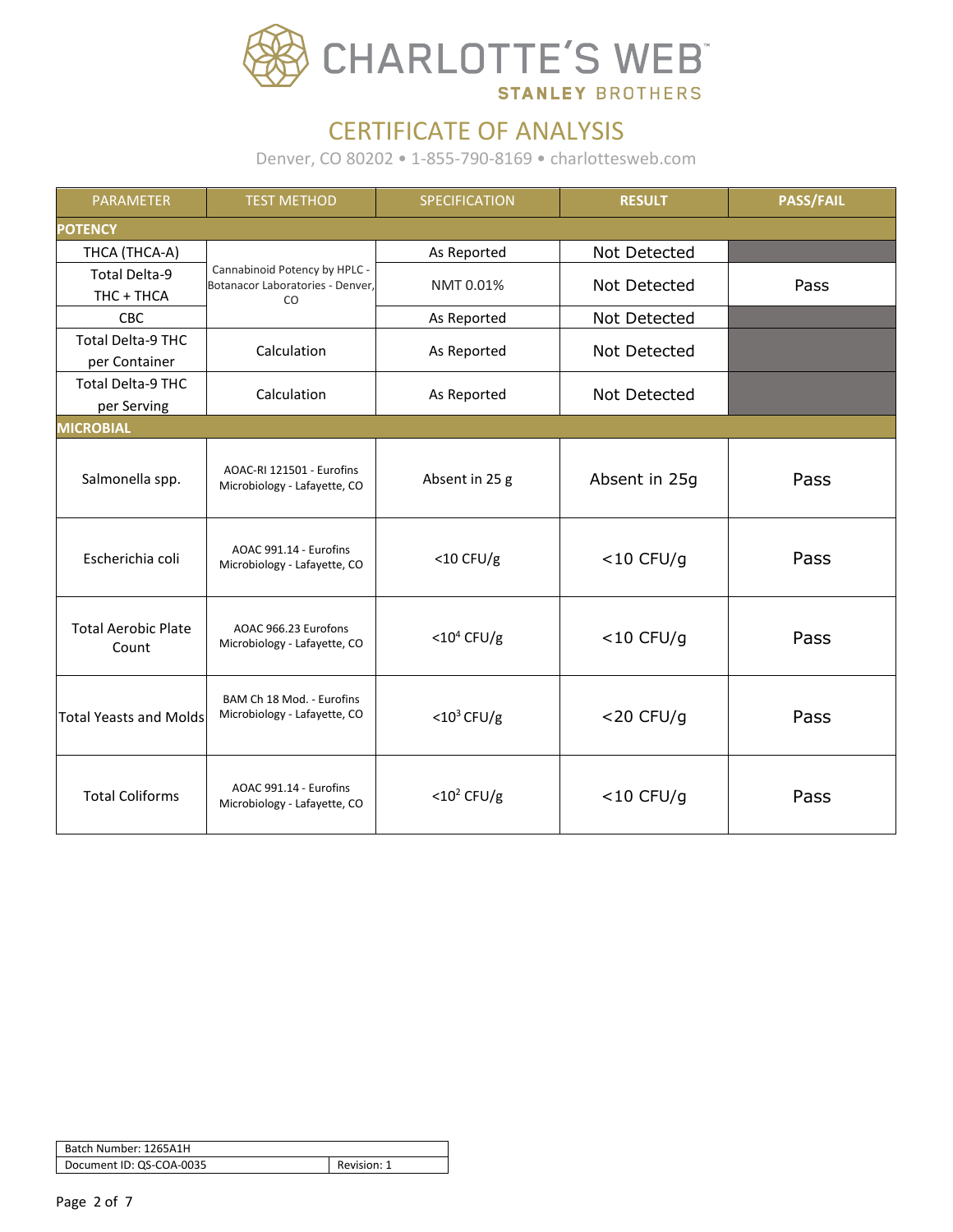

| <b>PARAMETER</b>                               | <b>TEST METHOD</b>                                      | SPECIFICATION    | <b>RESULT</b>         | <b>PASS/FAIL</b> |  |
|------------------------------------------------|---------------------------------------------------------|------------------|-----------------------|------------------|--|
|                                                | <b>CATEGORY I RESIDUAL SOLVENTS</b>                     |                  |                       |                  |  |
| 1, 2-Dichloroethane                            |                                                         | NMT 1.0 μg/g     | $< 1.0 \mu g/g$       | Pass             |  |
| Benzene                                        |                                                         | NMT 1.0 μg/g     | $< 1.0 \mu g/g$       | Pass             |  |
| Chloroform                                     | HS-GC/MS Internally Developed<br>Method - Eurofins Food | NMT 1.0 μg/g     | $< 1.0 \mu g/g$       | Pass             |  |
| Ethylene oxide                                 | Chemistry Testing - Madison,<br>WI                      | NMT 25 $\mu$ g/g | $<$ 25.0 µg/g         | Pass             |  |
| Methylene chloride                             |                                                         | NMT 1.0 μg/g     | $<$ 1.0 µg/g          | Pass             |  |
| Trichloroethylene                              |                                                         | NMT 1.0 μg/g     | $< 1.0 \mu g/g$       | Pass             |  |
| <b>CATEGORY II RESIDUAL SOLVENTS</b>           |                                                         |                  |                       |                  |  |
| Acetone                                        |                                                         | NMT 5000 µg/g    | $<$ 200 µg/g          | Pass             |  |
| Acetonitrile                                   |                                                         | NMT 410 μg/g     | $<$ 200 µg/g          | Pass             |  |
| <b>Butane</b>                                  |                                                         | NMT 5000 µg/g    | $<$ 500 µg/g          | Pass             |  |
| Ethanol                                        |                                                         | NMT 5000 µg/g    | $<$ 1000 µg/g         | Pass             |  |
| Ethyl acetate                                  |                                                         | NMT 5000 µg/g    | $<$ 500 µg/g          | Pass             |  |
| Ethyl ether                                    |                                                         | NMT 5000 µg/g    | $<$ 500 µg/g          | Pass             |  |
| Heptane                                        | HS-GC/MS Internally Developed<br>Method - Eurofins Food | NMT 5000 µg/g    | $< 50.0 \text{ µg/g}$ | Pass             |  |
| Hexane                                         | Chemistry Testing - Madison,<br>WI                      | NMT 290 μg/g     | $<$ 30.0 µg/g         | Pass             |  |
| <b>Isopropyl Alcohol</b>                       |                                                         | NMT 5000 µg/g    | $<$ 500 µg/g          | Pass             |  |
| Methanol                                       |                                                         | NMT 3000 µg/g    | $<$ 500 µg/g          | Pass             |  |
| Pentane                                        |                                                         | NMT 5000 µg/g    | $<$ 25.0 µg/g         | Pass             |  |
| Propane                                        |                                                         | NMT 5000 μg/g    | $<$ 1000 µg/g         | Pass             |  |
| Toluene                                        |                                                         | NMT 890 µg/g     | $<$ 90.0 µg/g         | Pass             |  |
| <b>Total xylenes</b><br>(ortho-, meta-, para-) |                                                         | NMT 2170 µg/g    | $<$ 160 µg/g          | Pass             |  |

| Batch Number: 1265A1H    |             |
|--------------------------|-------------|
| Document ID: QS-COA-0035 | Revision: 1 |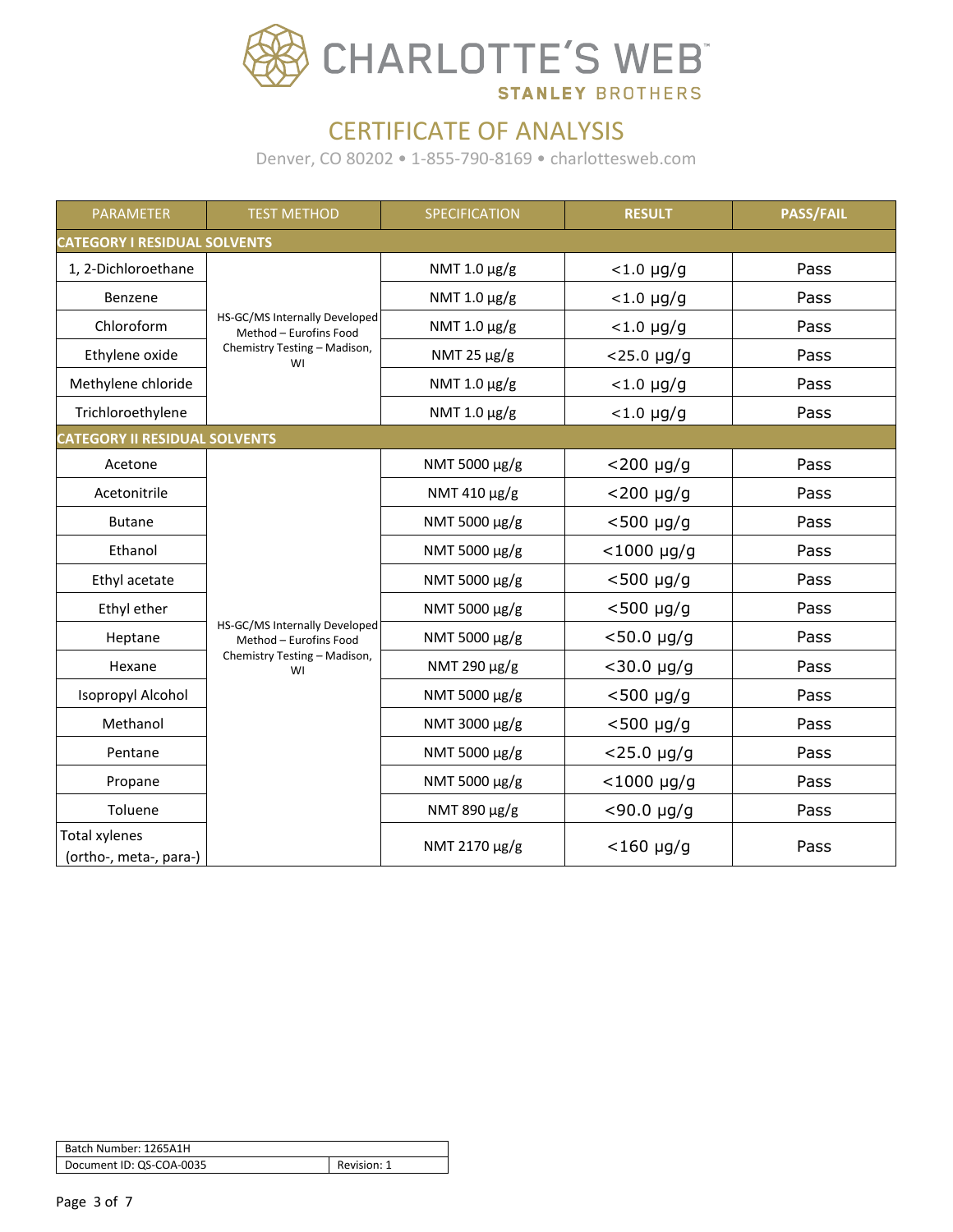

| <b>PARAMETER</b>                       | <b>TEST METHOD</b>                                              | SPECIFICATION   | <b>RESULT</b>   | <b>PASS/FAIL</b> |  |
|----------------------------------------|-----------------------------------------------------------------|-----------------|-----------------|------------------|--|
|                                        | <b>CATEGORY I RESIDUAL PESTICIDES</b>                           |                 |                 |                  |  |
| Aldicarb                               |                                                                 | NMT 0.10 µg/g   | $< 0.10$ µg/g   | Pass             |  |
| Carbofuran                             |                                                                 | NMT 0.10 µg/g   | $< 0.10$ µg/g   | Pass             |  |
| Chlordane                              |                                                                 | NMT 0.10 µg/g   | $< 0.10$ µg/g   | Pass             |  |
| Chlorfenapyr                           |                                                                 | NMT 0.10 µg/g   | $< 0.10$ µg/g   | Pass             |  |
| Chlorpyrifos                           |                                                                 | NMT 0.10 µg/g   | $< 0.10$ µg/g   | Pass             |  |
| Coumaphos                              |                                                                 | NMT 0.10 µg/g   | $< 0.10$ µg/g   | Pass             |  |
| Daminozide                             |                                                                 | NMT 0.10 µg/g   | $< 0.10$ µg/g   | Pass             |  |
| DDVP (Dichlorvos)                      |                                                                 | NMT 0.10 µg/g   | $< 0.10$ µg/g   | Pass             |  |
| Dimethoate                             |                                                                 | NMT 0.10 μg/g   | $< 0.10$ µg/g   | Pass             |  |
| Ethoprop(hos)                          | AOAC Official Method 2007.01                                    | NMT 0.10 µg/g   | $< 0.10$ µg/g   | Pass             |  |
| Etofenprox                             | and EN 15662 - Eurofins Food<br>Chemistry Testing - Madison, WI | NMT 0.10 µg/g   | $< 0.10$ µg/g   | Pass             |  |
| Fenoxycarb                             |                                                                 | NMT 0.10 µg/g   | $< 0.10$ µg/g   | Pass             |  |
| Fipronil                               |                                                                 | NMT 0.10 µg/g   | $< 0.10$ µg/g   | Pass             |  |
| Imazalil                               |                                                                 | NMT 0.10 μg/g   | $< 0.10$ µg/g   | Pass             |  |
| Methiocarb                             |                                                                 | NMT 0.10 µg/g   | $< 0.10$ µg/g   | Pass             |  |
| Methyl parathion                       |                                                                 | NMT 0.10 µg/g   | $< 0.10$ µg/g   | Pass             |  |
| Mevinphos                              |                                                                 | NMT 0.10 µg/g   | $< 0.10$ µg/g   | Pass             |  |
| Paclobutrazol                          |                                                                 | NMT 0.10 µg/g   | $< 0.10$ µg/g   | Pass             |  |
| Propoxur                               |                                                                 | NMT 0.10 µg/g   | $< 0.10$ µg/g   | Pass             |  |
| Spiroxamine                            |                                                                 | NMT 0.10 µg/g   | $< 0.10$ µg/g   | Pass             |  |
| Thiacloprid                            |                                                                 | NMT 0.10 μg/g   | $< 0.10$ µg/g   | Pass             |  |
| <b>CATEGORY II RESIDUAL PESTICIDES</b> |                                                                 |                 |                 |                  |  |
| Abamectin                              |                                                                 | NMT 0.3 μg/g    | $< 0.3 \mu g/g$ | Pass             |  |
| Acephate                               |                                                                 | NMT 5 $\mu$ g/g | $< 0.1 \mu g/g$ | Pass             |  |
| Acequinocyl                            |                                                                 | NMT 4 $\mu$ g/g | $< 1.0 \mu g/g$ | Pass             |  |
| Acetamiprid                            | AOAC Official Method 2007.01                                    | NMT 5 µg/g      | $< 0.1$ µg/g    | Pass             |  |
| Azoxystrobin                           | and EN 15662 - Eurofins Food                                    | NMT 40 μg/g     | $< 0.1 \mu g/g$ | Pass             |  |
| Bifenazate                             | Chemistry Testing - Madison, WI                                 | NMT 5 $\mu$ g/g | $< 0.1 \mu g/g$ | Pass             |  |
| Bifenthrin                             |                                                                 | NMT 0.5 µg/g    | $< 0.1 \mu g/g$ | Pass             |  |
| <b>Boscalid</b>                        |                                                                 | NMT 10 μg/g     | $< 0.1 \mu g/g$ | Pass             |  |
| Captan                                 |                                                                 | NMT 5 $\mu$ g/g | $< 0.2 \mu g/g$ | Pass             |  |

| Batch Number: 1265A1H    |             |
|--------------------------|-------------|
| Document ID: QS-COA-0035 | Revision: 1 |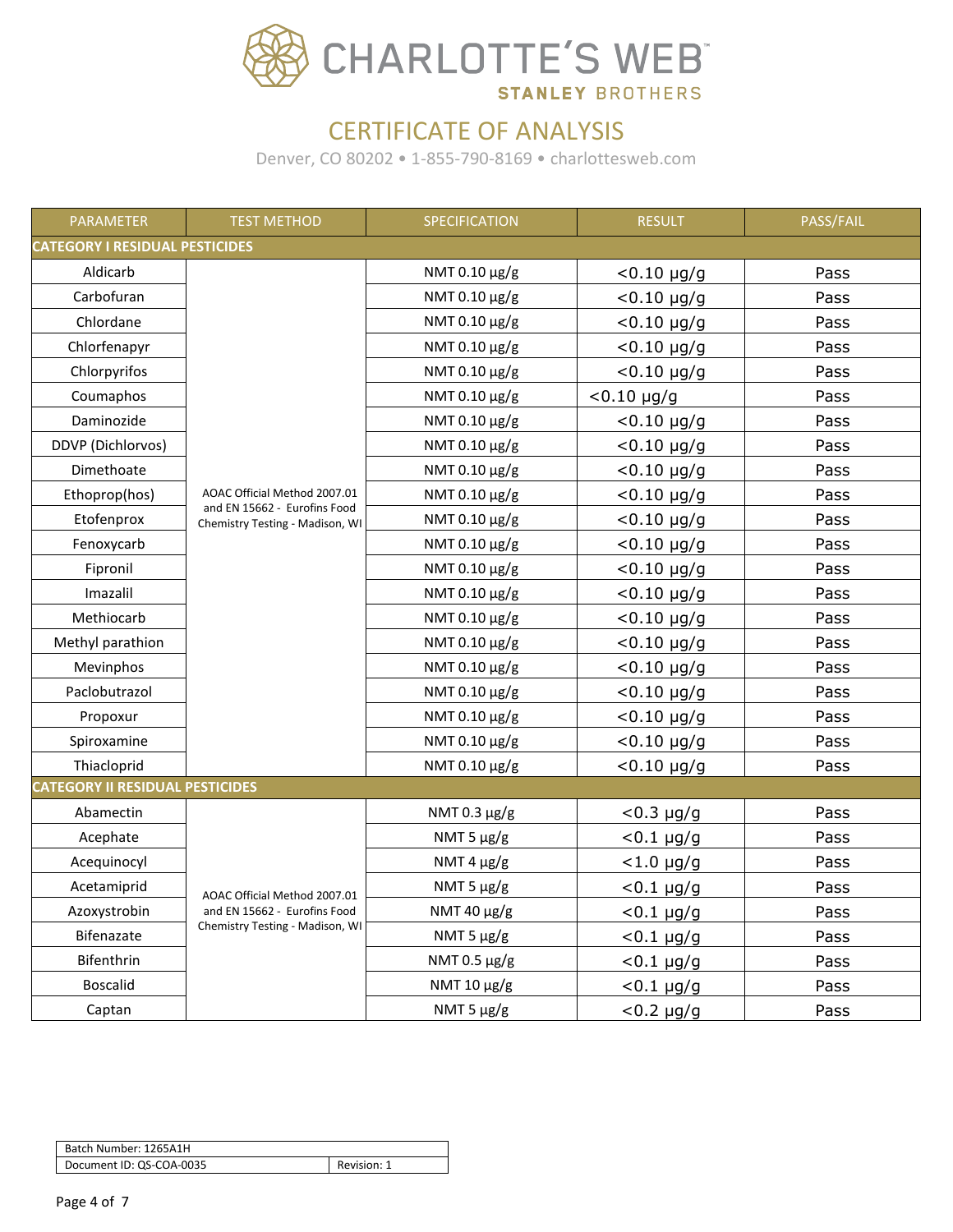

| PARAMETER                               | <b>TEST METHOD</b>                                              | SPECIFICATION   | <b>RESULT</b>   | PASS/FAIL |  |  |
|-----------------------------------------|-----------------------------------------------------------------|-----------------|-----------------|-----------|--|--|
|                                         | <b>CATEGORY II RESIDUAL PESTICIDES</b>                          |                 |                 |           |  |  |
| Carbaryl                                |                                                                 | NMT 0.5 µg/g    | $< 0.1 \mu g/g$ | Pass      |  |  |
| Chlorantranlilprole                     |                                                                 | NMT 40 μg/g     | $< 0.1 \mu g/g$ | Pass      |  |  |
| Clofentezine                            |                                                                 | NMT 0.5 µg/g    | $< 0.1 \mu g/g$ | Pass      |  |  |
| Cyfluthrin                              |                                                                 | NMT $1 \mu g/g$ | $< 0.1 \mu g/g$ | Pass      |  |  |
| Cypermethrin                            |                                                                 | NMT 1 µg/g      | $< 0.1 \mu g/g$ | Pass      |  |  |
| Diazinon                                |                                                                 | NMT 0.2 µg/g    | $< 0.1 \mu g/g$ | Pass      |  |  |
| Dimethomorph                            |                                                                 | NMT 20 μg/g     | $< 0.1 \mu g/g$ | Pass      |  |  |
| Etoxazole                               |                                                                 | NMT 1.5 µg/g    | $< 0.1 \mu g/g$ | Pass      |  |  |
| Fenhexamid                              |                                                                 | NMT 10 μg/g     | $< 0.1 \mu g/g$ | Pass      |  |  |
| Fenpyroximate                           |                                                                 | NMT $2 \mu g/g$ | $< 0.1 \mu g/g$ | Pass      |  |  |
| Flonicamid                              |                                                                 | NMT $2 \mu g/g$ | $< 0.1 \mu g/g$ | Pass      |  |  |
| Fludioxonil                             |                                                                 | NMT 30 µg/g     | $< 0.1 \mu g/g$ | Pass      |  |  |
| Hexythiazox                             |                                                                 | NMT $2 \mu g/g$ | $< 0.1 \mu g/g$ | Pass      |  |  |
| Imidacloprid                            |                                                                 | NMT 3 µg/g      | $< 0.1 \mu g/g$ | Pass      |  |  |
| Kresoxim-methyl                         |                                                                 | NMT $1 \mu g/g$ | $< 0.1 \mu g/g$ | Pass      |  |  |
| Malathion                               | AOAC Official Method 2007.01                                    | NMT 5 µg/g      | $< 0.1 \mu g/g$ | Pass      |  |  |
| Metalaxyl                               | and EN 15662 - Eurofins Food<br>Chemistry Testing - Madison, WI | NMT 15 µg/g     | $< 0.1 \mu g/g$ | Pass      |  |  |
| Methomyl                                |                                                                 | NMT 0.1 µg/g    | $< 0.1 \mu g/g$ | Pass      |  |  |
| Myclobutanil                            |                                                                 | NMT 9 µg/g      | $< 0.1 \mu g/g$ | Pass      |  |  |
| Naled                                   |                                                                 | NMT 0.5 µg/g    | $< 0.1 \mu g/g$ | Pass      |  |  |
| Oxamyl                                  |                                                                 | NMT 0.2 μg/g    | $< 0.1 \mu g/g$ | Pass      |  |  |
| Pentachloronitrobenzene<br>(Quintozene) |                                                                 | NMT 0.2 μg/g    | $< 0.1 \mu g/g$ | Pass      |  |  |
| Permethrin                              |                                                                 | NMT 20 μg/g     | $< 0.1 \mu g/g$ | Pass      |  |  |
| Phosmet                                 |                                                                 | NMT 0.2 µg/g    | $< 0.1 \mu g/g$ | Pass      |  |  |
| Piperonylbutoxide                       |                                                                 | NMT 8 µg/g      | $< 0.1 \mu g/g$ | Pass      |  |  |
| Prallethrin                             |                                                                 | NMT 1.0 μg/g    | $< 1.0 \mu g/g$ | Pass      |  |  |
| Propiconazole                           |                                                                 | NMT 1.0 µg/g    | $< 0.1 \mu g/g$ | Pass      |  |  |
| Pyrethrins                              |                                                                 | NMT 1 µg/g      | $<$ 1.0 µg/g    | Pass      |  |  |
| Pyridaben                               |                                                                 | NMT 3 µg/g      | $< 0.1 \mu g/g$ | Pass      |  |  |
| Spinetoram                              |                                                                 | NMT 3 µg/g      | $< 0.1 \mu g/g$ | Pass      |  |  |
| Spinosad                                |                                                                 | NMT 3 µg/g      | $< 0.1 \mu g/g$ | Pass      |  |  |
| Spiromesifen                            |                                                                 | NMT 12 µg/g     | $< 0.1 \mu g/g$ | Pass      |  |  |

| Batch Number: 1265A1H    |             |
|--------------------------|-------------|
| Document ID: QS-COA-0035 | Revision: 1 |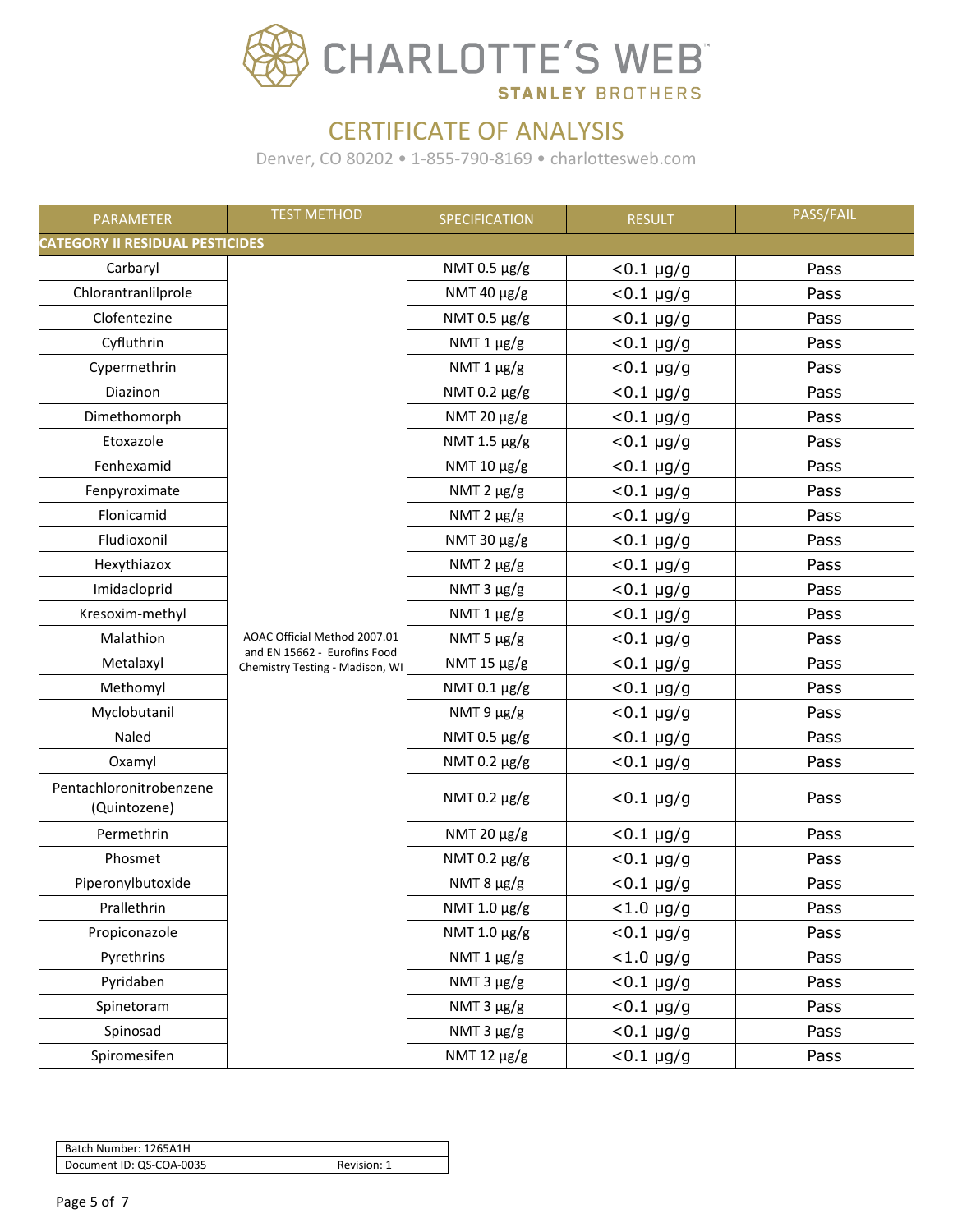

| <b>PARAMETER</b>                                    | <b>TEST METHOD</b>                                                                                | SPECIFICATION   | <b>RESULT</b>          | PASS/FAIL |
|-----------------------------------------------------|---------------------------------------------------------------------------------------------------|-----------------|------------------------|-----------|
| <b>CATEGORY II RESIDUAL PESTICIDES</b>              |                                                                                                   |                 |                        |           |
| Spirotetramat                                       |                                                                                                   | NMT 13 µg/g     | $< 0.1 \mu g/g$        | Pass      |
| Tebuconazole                                        | AOAC Official Method 2007.01<br>and EN 15662 - Eurofins Food                                      | NMT $2 \mu g/g$ | $< 0.1 \mu g/g$        | Pass      |
| Thiamethoxam                                        | Chemistry Testing - Madison,<br>WI                                                                | NMT 4.5 µg/g    | $< 0.1 \mu g/g$        | Pass      |
| Trifloxystrobin                                     |                                                                                                   | NMT 30 µg/g     | $< 0.1 \mu g/g$        | Pass      |
| <b>OTHER RESIDUAL PESTICIDES</b>                    |                                                                                                   |                 |                        |           |
| Glyphosate                                          | Monsanto Company Method<br>ME-1466-02 - Eurofins Food<br>Chemistry Testing - Madison, WI          | NMT 0.2 µg/g    | $< 0.1 \mu g/g$        | Pass      |
| Metolachlor                                         | AOAC Official Method 2007.01<br>and EN 15662 - Eurofins Food<br>Chemistry Testing - Madison, WI   | NMT 0.3 µg/g    | $< 0.1 \mu g/g$        | Pass      |
| <b>MYCOTOXINS</b>                                   |                                                                                                   |                 |                        |           |
| Total of aflatoxin B1, B2, G1 and<br>G <sub>2</sub> | AOAC 990.33, Analytical and<br><b>BioAnalytical Chemistry,</b><br>402:2675-2686 (2012) - Eurofins | NMT 20 µg/kg    | $<$ 2.0 µg/kg          | Pass      |
| Ochratoxin A                                        | Food Chemistry Testing -<br>Madison, WI                                                           | NMT 20 µg/kg    | $<$ 1.0 µg/kg          | Pass      |
| <b>HEAVY METALS</b>                                 |                                                                                                   |                 |                        |           |
| Arsenic                                             |                                                                                                   | NMT 1.5 µg/g    | $< 0.01 \mu g/g$       | Pass      |
| Cadmium                                             | Method 2011.19 and 993.14,<br>AOAC International (Modified)-                                      | NMT 0.5 µg/g    | $< 0.005 \mu g/g$      | Pass      |
| Lead                                                | <b>Eurofins Food Chemistry Testing</b><br>- Madison, WI                                           | NMT 0.5 µg/g    | $< 0.005 \mu g/g$      | Pass      |
| Mercury                                             |                                                                                                   | NMT 3.0 μg/g    | $< 0.005 \text{ µg/g}$ | Pass      |

| Batch Number: 1265A1H    |             |
|--------------------------|-------------|
| Document ID: QS-COA-0035 | Revision: 1 |